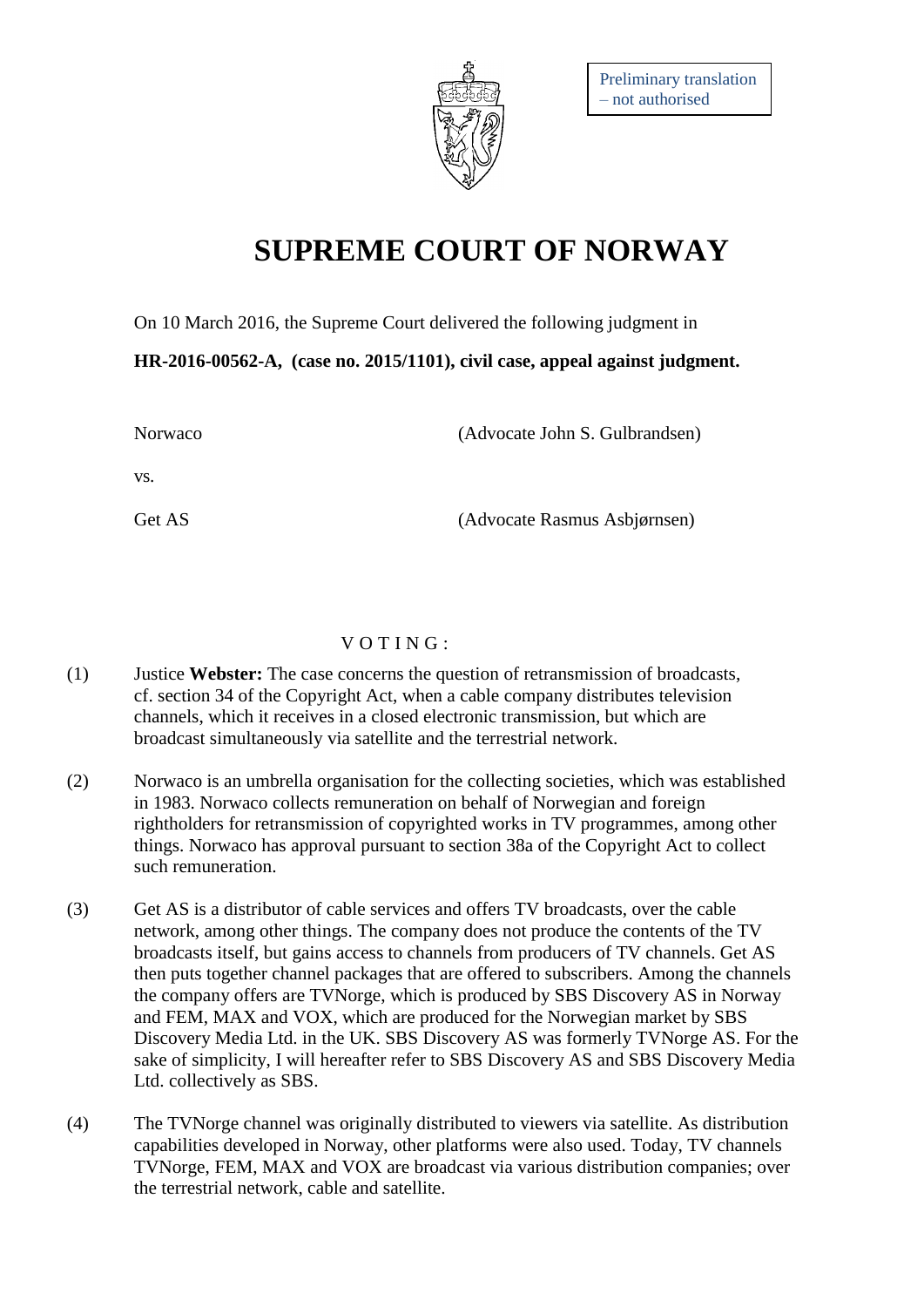- (5) The claim in this case is related to retransmission of music rights. The rightholders are organised in TONO, which is an organisation that protects the interests of Norwegian and foreign composers, lyricists and music publishers. Previously, retransmission of the music rights on TVNorge was cleared between TVNorge AS and TONO. In September 2004, TONO notified TVNorge AS that as of 1 January 2005, Norwaco was taking over clearance and collection of remuneration for the cable distributors' retransmission of TVNorge. At the same time, clearance of the retransmission of TVNorge was no longer included in the agreement TONO entered into with TVNorge AS.
- (6) TV channels FEM, MAX and VOX are broadcast from the UK and therefore are not cleared through TONO, but through TONO's sister organisation in England, Performing Right Society, shortened to PRS. SBS Discovery Media Ltd. is responsible for this clearance.
- (7) Prior to 2009, Get AS retransmitted to its subscribers the encrypted, but generally available satellite broadcasts by TV channels TVNorge, FEM, MAX and VOX. Get AS also received the signals for its cable broadcasts from the satellite broadcasts. Other companies than Get AS were responsible for the satellite broadcasting. After TONO stopped granting clearance for retransmission in 2005, the rights for the channels have been cleared by Norwaco.
- (8) From 2009, the way in which Get AS received the signals for TVNorge was changed. The initiative for the change came from TVNorge AS, who wanted to improve the quality and availability to the viewers. Instead of receiving the signals from the same satellite broadcast that satellite viewers of TVNorge received, the signals were transmitted from TVNorge AS to Get AS in an encrypted fibre connection. Distribution via satellite and the terrestrial network continued as before. Subsequently, TV channels FEM, MAX and VOX were also transmitted to Get AS via the fibre connection.
- (9) Following the technical change, Get AS stopped clearing with Norwaco for retransmission of TV channels TVNorge, FEM, MAX and VOX. Get AS believed that they no longer retransmitted the channels as set forth in section 34 of the Copyright Act, and therefore that no remuneration was to be paid to Norwaco.
- (10) On 23 November 2012, Get AS issued a notice of proceedings before Oslo District Court against Norwaco with a statement of claim that Get AS is entitled to distribute TV channel TVNorge. Norwaco filed a counterclaim against Get AS and argued that Get AS must pay compensation for retransmission of TV channels TVNorge, FEM, MAX and VOX.
- (11) On 31 December 2013, Oslo District Court served judgment with the following conclusion of judgment:

**"Get AS is entitled to distribute TV channels TV Norge, FEM, MAX and VOX. The** 

**claim for compensation by Norwaco against Get AS is dismissed.**

**Norwaco's claim against Get AS, submitted in claims 3a-3g, is dismissed.**

**No legal costs are awarded."**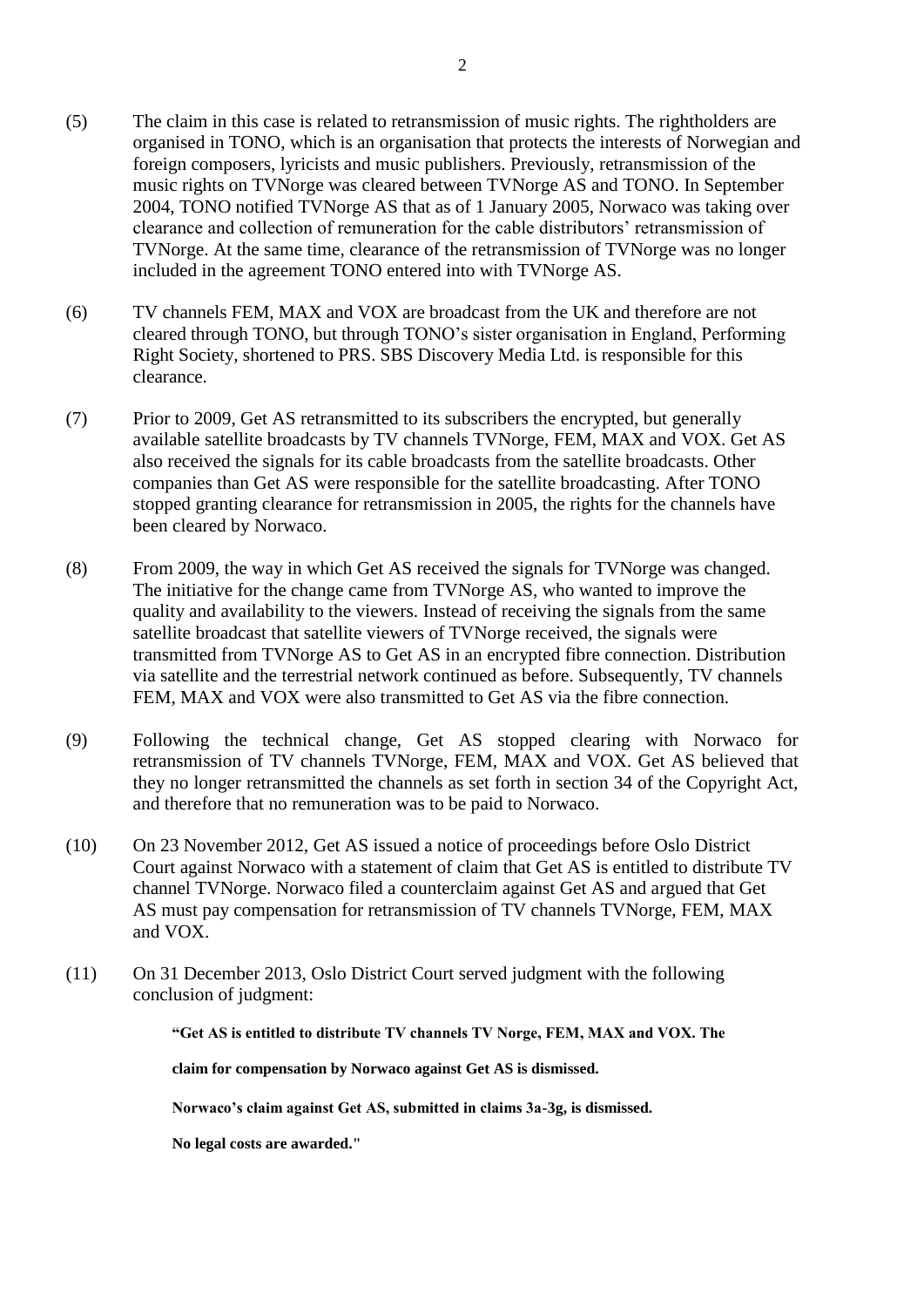- (12) Norwaco's claims 3a-3g, to which the conclusion of judgment refers, concern claims that Get AS has not been conferred the right to retransmit specified works. Norwaco appealed to Borgarting Court of Appeal, which served judgment on 8 April 2015 with the following conclusion of judgment:
	- **"1. The appeal is dismissed.**
	- **2. Norwaco shall pay Get AS costs for the Court of Appeal hearing of the case amounting to 987,700 – nine hundred and eighty-seven thousand seven hundred Norwegian kroner within two weeks of service of this judgment.**
	- **3. Norwaco shall pay Get AS costs for the District Court hearing of the case amounting to 1,814,620 – one million eight hundred and fourteen thousand six hundred and twenty Norwegian kroner within two weeks of service of this judgment."**
- (13) Norwaco has appealed to the Supreme Court.
- (14) The appellant *Norwaco* has mainly argued:
- (15) The author has the exclusive right to dispose of own works. This exclusive right also includes the right to decide on retransmission of works that have been broadcast. Therefore, retransmission must be cleared.
- (16) Communication of TV channels to the public is retransmission of works when the transmission of the works is conducted by a different organisation than the original broadcaster and the same works are broadcast simultaneously. This does not include mere technical assistance to the transmission company. The activity Get AS engages in goes clearly beyond mere technical assistance to television companies. Get AS groups together channels that are offered to subscribers. Get AS must therefore obtain clearance from Norwaco to retransmit SBS' programmes, cf. section 34 of the Copyright Act.
- (17) Section 34 of the Copyright Act deals with retransmission of works. It is the copyright to the works that requires clearance, not the signals as such. Communication through a closed signal transmission is retransmission when the same programmes are broadcast simultaneously. It follows from the legislative history of the provision that the decisive factor is not whether it is the same physical signal broadcast that is retransmitted via cable. The technical change made between Get AS and SBS cannot have any bearing on the rightholders' claims pursuant to section 34 of the Copyright Act. Communication of programmes is still retransmission of works, regardless of how the programmes have been transmitted to Get AS.
- (18) This is in accordance with the EU's SatCab-directive 93/83/EEC, which is part of the EEA Agreement. The Court of Appeal misinterprets the premise of the Directive that there must have been an initial broadcast in order for the signal from an initial broadcast to be retransmitted. Such an interpretation is contrary to the purpose of the Directive.
- (19) Get AS' communication of works must be cleared. Section 34 of the Copyright Act only applies to retransmission of TV programmes. If the Court of Appeal's decision is to be upheld, it will be very difficult, almost impossible, for the cable distributors to ensure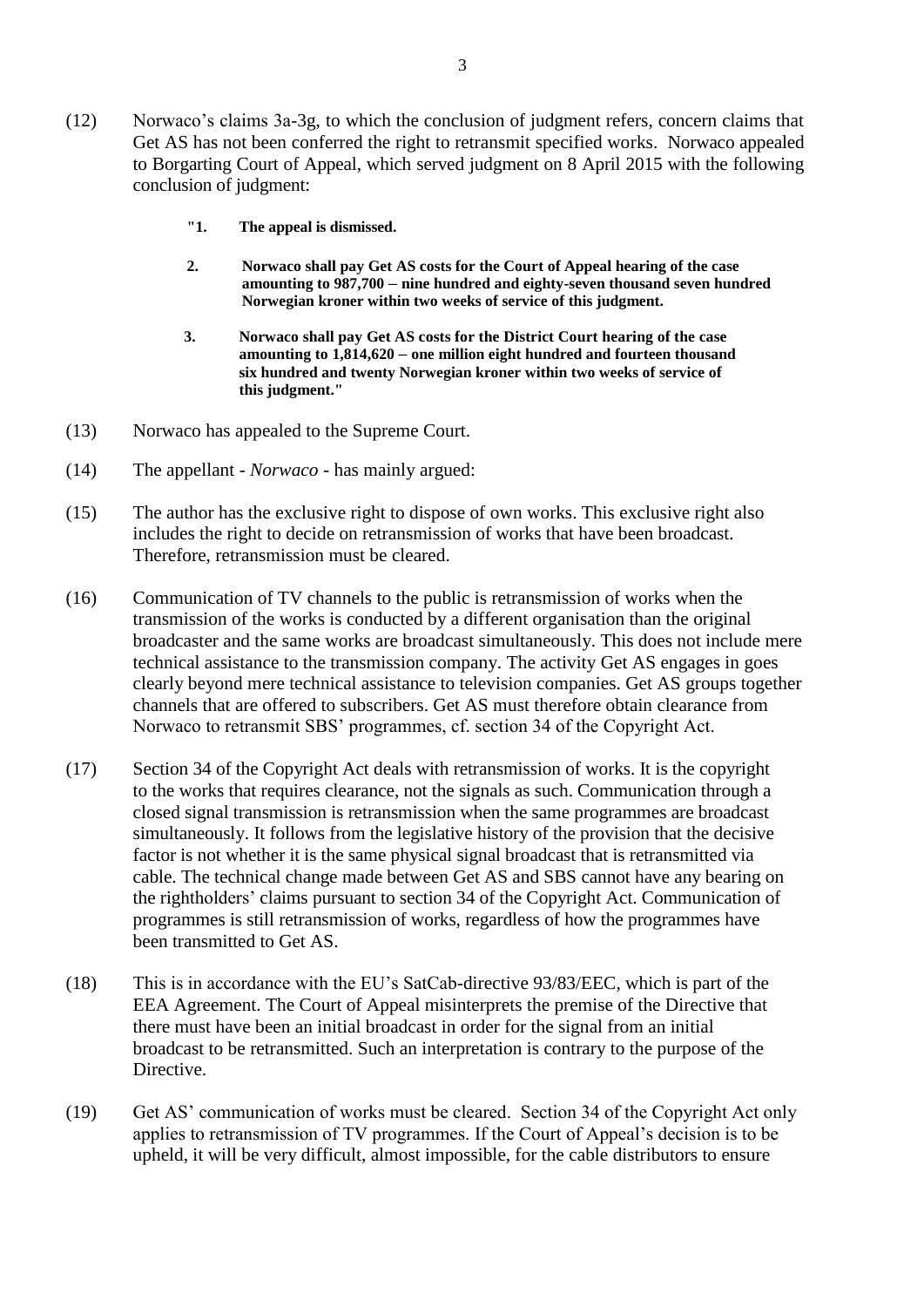that all rights are cleared. To ensure clearance, they depend on there being an extended collective licence pursuant to section 34 of the Copyright Act.

- (20) If the UK channels communicated in Norway by a Norwegian company are to be cleared by a broadcaster in the UK, this will pose major problems both for broadcasters and rightholders, and the rightholder will bear the losses. Few rightholders will be able to enforce their rights against a foreign broadcasting company. The Court of Appeal's ruling also allows programmes to be broadcast from Norway with a low level of protection for the author to reduce the costs of copyright clearance. Real considerations tilt heavily in favour of deeming Get AS' distribution of TV channels TVNorge, FEM, MAX and VOX to be retransmission pursuant to section 34 of the Copyright Act.
- (21) Get AS must compensate Norwaco for the lost income as a result of failure to obtain clearance for retransmission pursuant to section 34 of the Copyright Act.
- (22) Norwaco has submitted the following claim:
	- **"1. Get AS' claim against Norwaco is dismissed.**
	- **2. Get AS is ordered to pay compensation and / or payment to Norwaco of NOK 15,797,634.**
	- **3. Get AS is ordered to pay Norwaco's costs for the District Court, Court of Appeal and the Supreme Court."**
- (23) The respondent *Get AS* has briefly argued the following:
- (24) Retransmission assumes that there has been a prior broadcast of the transmission. Broadcasting via Get AS' cable network is part of SBS mainstream broadcasting operations and therefore, Get AS does not retransmit TV channels TVNorge, FEM, MAX and VOX. There are therefore no grounds for Norwaco's claim regarding clearance and remuneration pursuant to section 34 of the Copyright Act.
- (25) The author manages his own rights, both toward the primary broadcaster and the party who retransmits. Section 34 of the Copyright Act implies a limitation in the author's exclusive rights. Such limitations must remain within Norway's obligations under international law regarding protection of the author's rights. The interpretation Norwaco uses as grounds for its claim will be contrary to Article 11bis of the Berne Convention. Get AS makes intellectual work available to the public and is obliged to clear this pursuant to section 2 of the Copyright Act. Under the agreement between Get AS and SBS, as broadcaster, it is SBS that must ensure all the necessary clearances. There is no need for an arrangement with an extended collective licence from Norweco when the broadcaster can and wants to clear the rights directly with the rightholder.
- (26) SBS broadcasts its channels on a variety of platforms; the terrestrial network, via satellite, cable and over the Internet. The infrastructure is owned and operated by other companies than SBS. These platforms are all primary. There is therefore no basis for arguing that Get AS' distribution is a retransmission of a broadcast that originally takes place on a different platform.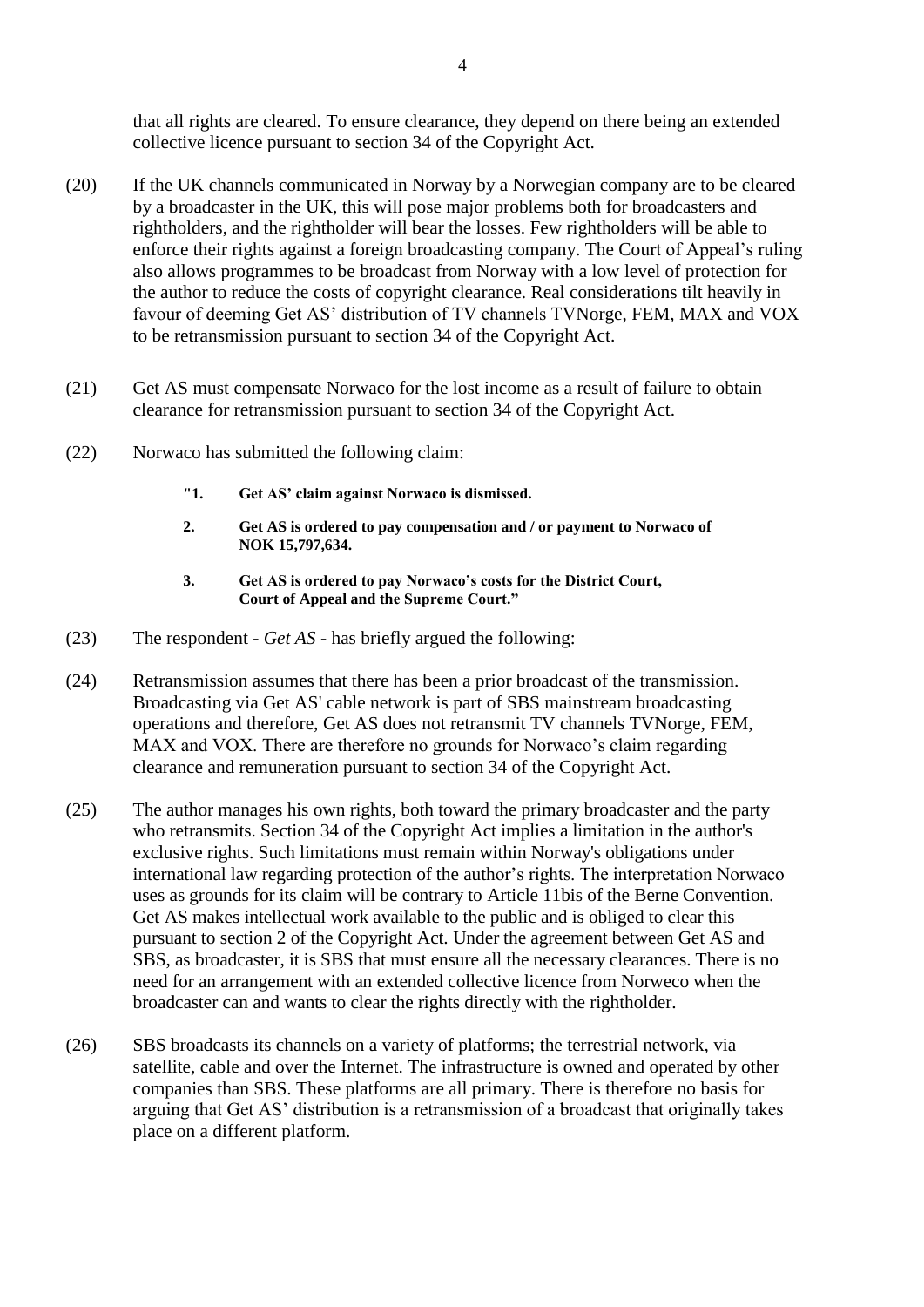- (27) Either way, there are a number of statements in the legislative history which show that section 34 of the Copyright Act aims at retransmission of the same physical signals that have originally been broadcast. As Get AS now receives the channels encrypted over the fibre network, there is no retransmission of the same signals that have been broadcast. Therefore, the broadcast from Get AS does not come under section 34 of the Copyright Act.
- (28) Get AS has submitted the following claim:
	- **"1. The appeal is dismissed.**
	- **2. Get AS is awarded costs for the Supreme Court."**
- (29) *I have concluded* that the appeal must be dismissed.
- (30) Section 2, subsection 1 of the Copyright Act states that the author has the exclusive right to dispose of intellectual work by "making it available to the public", among other things. Subsection 4 states that "public communication also includes broadcasting or other transmission by wire or wireless means to the public".
- (31) There is no doubt and the parties also agree that Get AS' distribution of TV channels involves making the intellectual works in the TV broadcasts "available to the public", cf. section 2 of the Copyright Act. There is therefore no dispute that Get AS' transmissions must be cleared.
- (32) The primary arrangement under the law is that clearance is agreed with the authors, cf. section 2. In certain cases, the law states that clearance shall or may be done in other ways. Section 34 of the Copyright Act is an example of this. The dispute between the parties concerns whether there are grounds for clearance under section 34 of the Copyright Act in this case. Subsection 1 and 2 of the provision read as follows:

**"Work that is lawfully included in the broadcast may, through simultaneous and unaltered retransmission, be made available to the public when the party who retransmits meets the conditions of the extended collective licence pursuant to section 36, subsection 1.**

**The author's exclusive right to retransmission may only be exercised through an organisation that has been approved pursuant to section 38a."**

- (33) In other words, this provision will apply when there is a lawful broadcast of a work that is "simultaneously and unaltered" retransmitted to the public. Hence, "retransmission" assumes that there is simultaneously an original broadcast of the intellectual work. This original broadcast of the work must also be included in a broadcast transmission. The parties disagree on whether the concept of broadcasting under the Copyright Act has the same content as in broadcasting legislation. I do not need to consider this, but find that the term "broadcasting transmission" herein implies that the work must have been transmitted by TV or radio signals that have been intended for the public.
- (34) Get AS argues that they do not "retransmit" in the legal sense, because they do not retransmit signals that are transmitted to the public, but instead receive the signals for retransmission encrypted over fibre optic cable. The wording of the provision does not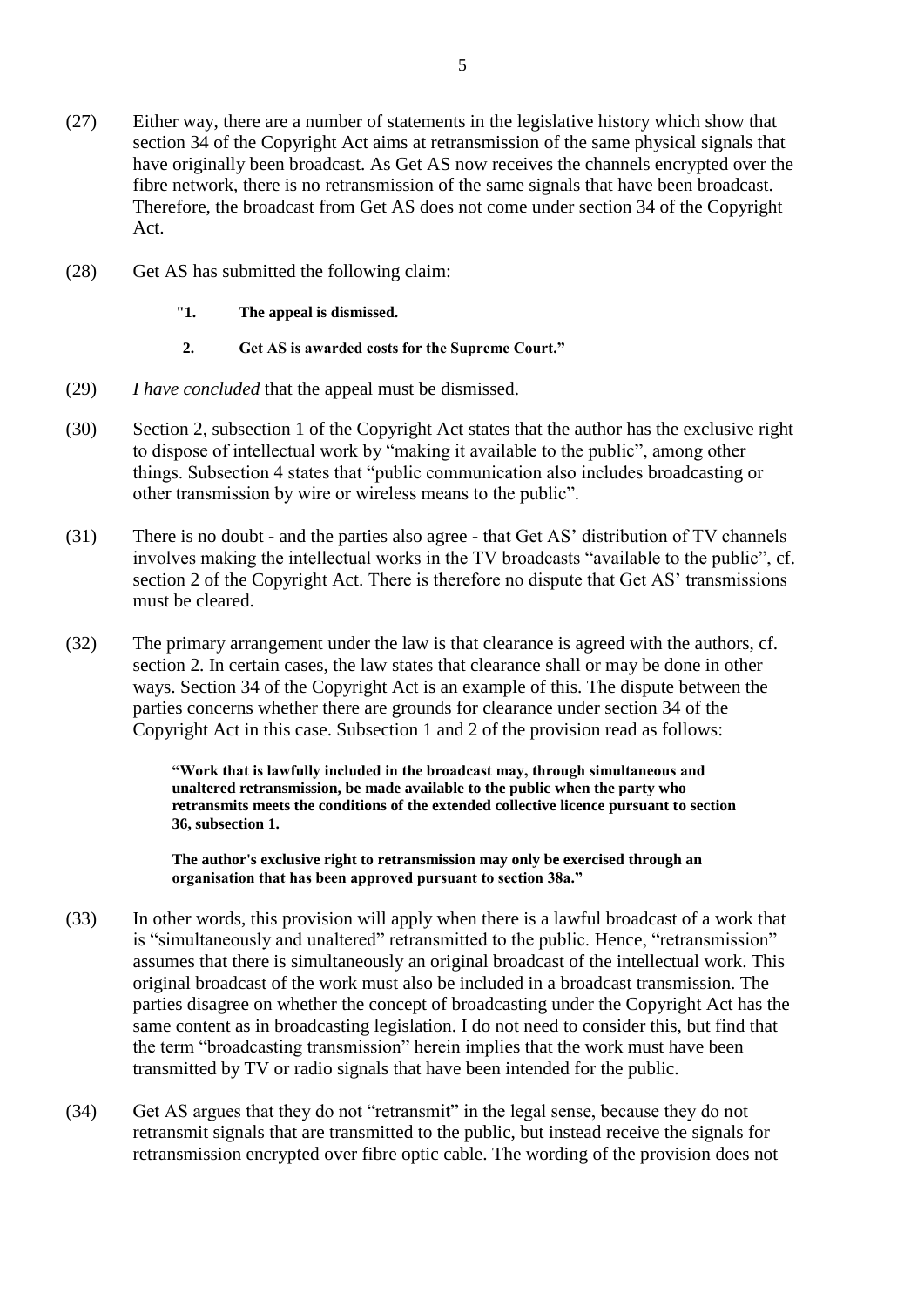state that how the party who retransmits has received the signals is a decisive factor. However, the requirement of "simultaneous and unaltered retransmission" may indicate that it is the broadcast transmission and not a special transmission that must be redistributed.

- (35) If distribution of a broadcast transmission is deemed to be retransmission pursuant to section 34 of the Copyright Act, it follows from subsection 2 that the author cannot exercise his exclusive right directly, but must do so through a collective arrangement. As mentioned, Norwaco is approved pursuant to section 38a of the Copyright Act to protect the author's rights pursuant to section 34. Section 34 thus limits the authors' right pursuant to section 2. This has also been concluded in the preparatory works for NOU 1984: 25 "Neighbouring countries TV stations through cable" page 38.
- (36) The background for the provision is stated in NOU 1984: 25 "Neighbouring countries' TV stations via cable". At the beginning of the 1980s, it had been possible for many years to receive TV broadcasts from neighbouring countries in some parts of Norway. "Neighbouring country viewing" was usually organised through development of common antenna systems. Initially, the systems were small, connected to a housing cooperative, for example. Eventually smaller systems were linked together and an extensive cable distribution network was established. This made it possible for larger segments of the population to view neighbouring countries' TV stations. The programme signals transmitted in these cable networks were taken from the terrestrial network. Swedish TV transmissions could be received because there was an overspill of signals along the border with Sweden. In 1982, signals were obtained for the first time from a closed satellite broadcast and distributed through the cable network.
- (37) A key problem in the NOU was to find a solution to protect the authors' rights when using television signals that were intended for a national market, but which were captured and distributed in neighbouring countries, see NOU 1984: 25 page 9-13. The NOU is based on a report from a Nordic working group. The report has been prepared as an annex to the NOU and is entitled: "Neighbouring countries TV via cable. Retransmission of foreign radio and TV programmes via cable, etc. in the Nordic countries".
- (38) The Berne Convention for protection of literary and artistic works sets limits on the contracting countries' right to limit the author's rights. The Nordic Countries are Contracting States and the importance of the Convention has been discussed in the Nordic report. Article 11bis no. 1 of the Berne Convention addresses the authors' exclusive right of authorising. It follows from the provision that the authors have the exclusive right to dispose of the original broadcasting of their works. Furthermore, the authors have exclusive right to allow "any communication to the public by wire or by rebroadcasting of the broadcast of the work, when this communication is made by an organisation other than the original one". The latter alternative includes cases where there is a mainstream broadcast and this is retransmitted by another organisation that the original one. Pursuant to Article 11bis no. 2, the Contracting States may determine the conditions under which the rights in no. 1 are exercised. This is what has been done on introduction of the regulation that subsequently became section 34 of the Copyright Act. Article 11bis of the Berne Convention thus provides a legal basis for handing over protection of the copyright to a collective organisation, such as Norwaco, at the expense of an individual protection, but only insofar as regards retransmission.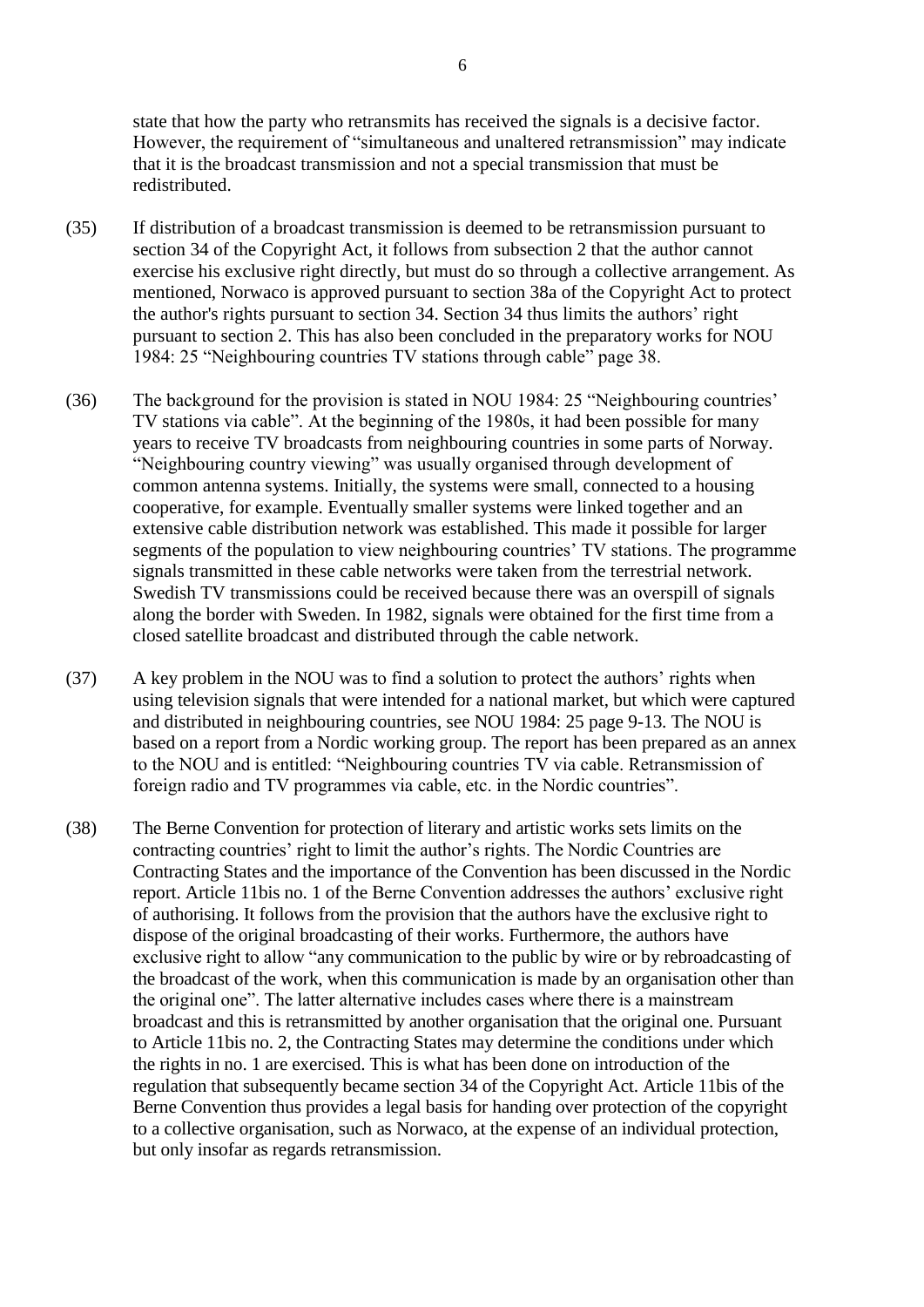(39) Ensuring that the chosen solution was within the Berne Convention was essential to the Nordic working group. In this context, transmission of the signals from fixed satellite services was discussed, i.e, signals from a communication satellite. The signals are then not available to the public. The opinion of the working group was that transmission of signals to one or more specific recipients does not come under the broadcasting concept, see NOU 1984: 25 page 987.

> **"In principle, transmission of signals to one or more specific recipients falls outside the broadcasting concept. This type of transmission may be done using radio links (converters, etc.) or wire transmission or also with the help of satellite. In the latter case, a so-called fixed satellite service is used for the transmission."**

(40) It was therefore found that a party who receives signals from such satellites and retransmits these to the public, basically does not exercise retransmission that comes under Article 11bis of the Berne Convention. However, the Nordic working group envisaged an exception from this:

> **"In a special situation an exception from what has now been said is considered to apply. It is possible that simultaneously with the satellite transmission there is a broadcast of the material from the same originator, and according to the telecommunication provisions this authorises reception and distribution of the satellite transmission.**

**Such a situation may exist if one of the Nordic radio companies wants their programmes to be received and retransmitted simultaneously with the broadcast in the home country via a fixed satellite service in another country. In the opinion of the group, transmission and retransmission in the receiving country should also concern a broadcast transmission. Consequently, Article 11bis of the Berne Convention should be applicable in the receiver country."**

- (41) In other words, the Committee believed that it should be deemed to be retransmission when the material is broadcast in a country and the broadcaster simultaneously transmits the broadcast via a fixed satellite service to another country for retransmission in the receiver country. With the exception that our case does not concern transmission via satellite, but by cable, the description resembles in part the situation in our case. In both cases there is broadcasting simultaneously with signals being transmitted in a closed system, for retransmission by the recipient. However, the example cited shows that the Nordic working group still had neighbouring country television in mind. TV channels TVNorge, FEM, MAX and VOX are intended for broadcasting in Norway, and the problem in our case differs somewhat to the one in the example.
- (42) The Norwegian committee agrees on a general basis with the Nordic working group's proposal. The copyright issues are discussed in chapter 6 of the NOU. Section 6.4 discusses the committee's proposed solution to the copyright issues. In accordance with the committee's mandate, the overall topic is transmission of neighbouring countries' programmes, i.e. retransmission of programmes, the primary market of which is in a neighbouring country.
- (43) Satellite transmitted TV broadcasts, where the cable systems received signals from communications satellites, which were redistributed in the cable network or broadcast using slave transmitters - was a growing issue in 1984. The UK's Sky Channel was the first foreign satellite channel to be distributed in this way to Norway. At that time, it was not technically possible to broadcast via satellite, but the committee pointed out that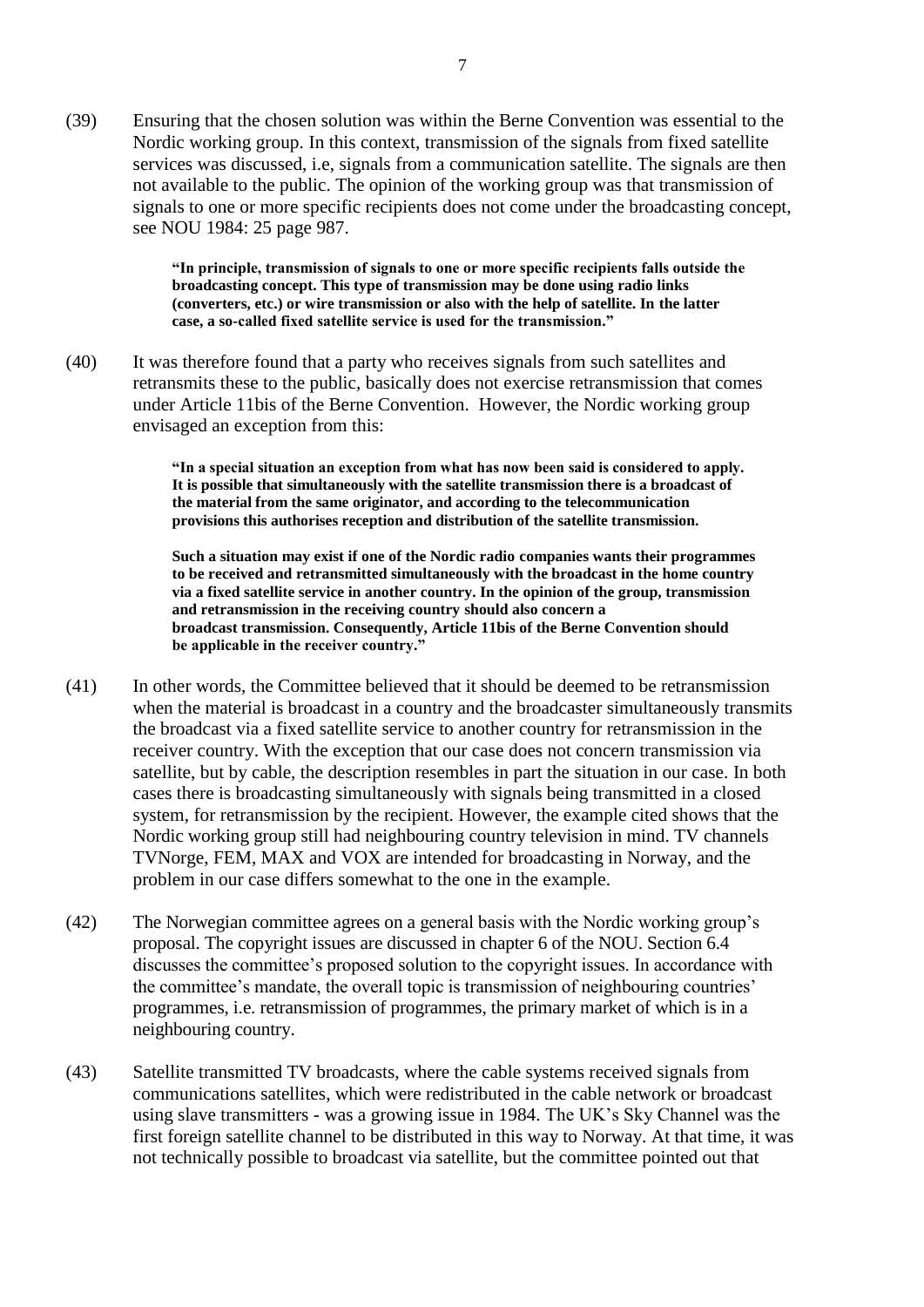satellites which could transmit directly to each household would be available within a short time, see NOU 1984: 25 page 9.

(44) As long as the satellite transmission itself could not be deemed to be a broadcast, the committee argued that there was no retransmission when the cable distributors sourced programmes from communications satellites for further distribution in the cable network. For such transmission, it was found that the distributor could not prepare for the extended collective licence pursuant to section 34, cf. NOU page 39, which states the following:

> **"Programme distribution that takes place using communications satellites, such as Sky Channel, ... does not come under the Committee's proposed licence provisions. This does not concern transmissions that are intended to be received directly by the public. For such transmissions, the copyright clearance is assumed to take place through an agreement between the programme distributor, or via the cable network owner and the rightholder."**

- (45) This is in accordance with the principle of the Nordic report. The special exception for simultaneous broadcasting and transmission via a fixed satellite, which the Nordic working group envisaged, is not mentioned.
- (46) [Proposition to the Norwegian Odelsting no..](http://ot.prp.nr/) 80 (1984–1985) page 26, states in the special commentary to what subsequently became section 34 of the Copyright Act, that:

**"According to this, the broadcasts covered by the extended collective licence will be NRK and other Norwegian and foreign broadcasting organisations' broadcasts suitable for direct receipt by the public. It is therefore these signals that will be retransmitted simultaneously and unaltered, either by the retransmission taking place from an area where the signals are received directly or on the basis of long distance communication of the signals. In those cases where under the Broadcasting Act it is allowed to retransmit ether-transmitted broadcasting, it will also be possible to obtain the right to transmission with the help of the extended collective licence provisions. In addition, the provision will include retransmission of lawfully transmitted broadcast signals that are transmitted via a communications satellite also in cases where the signals cannot be received directly in Norway."**

- (47) In other words, it is assumed here that retransmission of the broadcast signals comes under section 34 of the Copyright Act if the signals are also transmitted as lawful broadcasting. However, the addition "also in cases where the signals cannot be received directly in Norway" shows that satellite transmission of programmes which are broadcast in another country have also been envisioned - and which thus fall within the key issue of the legislative process, and which the legal amendment aimed at resolving. As mentioned, in this case, we are faced with distribution of programmes intended for Norway and the problem the provisions should have resolved does not exist in our case. Therefore, it is difficult, based on these statements in the legislative history, to conclude with any certainty on the legislator's intention for cases such the present case.
- (48) The SatCab Directive lays down rules for the coordination of provisions relating to copyrights when broadcasting via satellite and cable. The Directive is part of the EEA Agreement and has been incorporated in Norwegian law through a legal amendment in 1995. The Directive's Article 9 no. 1 states that the States shall ensure that the author's right "to grant or refuse a cable operator permission to retransmit a broadcast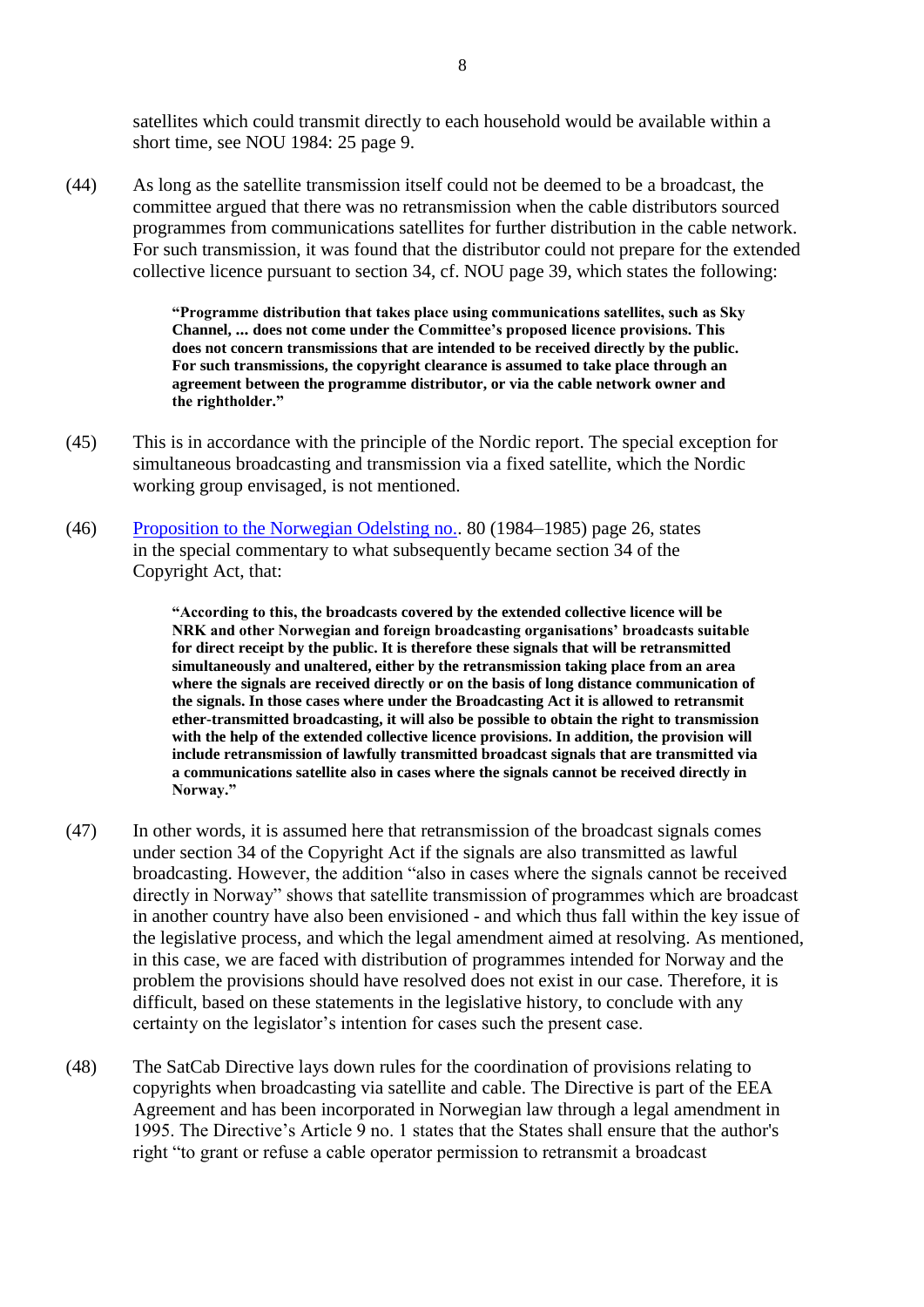transmission via cable may only be exercised by a collecting society". Retransmission by cable has been defined in Article 1 no. 3. The provision reads as follows:

**"For the purposes of this Directive, cable transmission means the simultaneous, unaltered and unabridged retransmission by cable or microwave systems for reception by the public of an initial transmission by another Member State, by wire or over the air, including that by satellite, of television or radio programmes intended for reception by the public."**

- (49) In accordance with the Berne Convention, the SatCab Directive assumes that there has been a prior "initial broadcast" so that redistribution by cable can be a "retransmission by cable" in the directive's sense. A Dutch Supreme Court ruling from 28 March 2014, ECLI:NL:HR:2014:735 found that the SatCab Directive must be interpreted in this way. The case concerned interpretation of the Dutch parallel of section 34 of the Copyright Act. The Dutch Supreme Court concluded that when transmission from the broadcasting organisation to the TV channel companies was not available to the public, the transmission could not be deemed as an initial broadcast. It was not considered relevant whether the broadcasting organisation simultaneously performed other broadcasting actions. I therefore find that Article 9 of the SatCab Directive does not imply that the clearance in a case such as this must take place through a collecting society.
- (50) In my view, the sources of law indicate that the provision in section 34 primarily aims at regulating the rightholders' position when transmitting television broadcasts that have not be initiated by the broadcaster itself. The typical case where section 34 is applicable is where television broadcasts transmitted over-the-air, which are intended for one country are picked up in a neighbouring country.
- (51) The signals that are retransmitted in our case have not been obtained from a broadcast that has been open to the public, and therefore can be identified as "primary broadcasting" as the provision relating to retransmission assumes. I cannot otherwise see that any of the broadcasting platforms in this case stand out as the primary broadcast.

On the contrary, both the transmission by cable, satellite and via the terrestrial network appear to be a part of the primary broadcasting of TV channels TVNorge, FEM, MAX and VOXs.

The Berne Convention also refers to retransmission as something other than the broadcast which is the "original one". It is difficult to see that in a situation with simultaneous distribution to several broadcasting platforms - terrestrial network, cable, satellite, internet, etc. - that one of these can be pointed out as "the original one" with the result that the broadcasting on other platforms is rebroadcasting.

- (52) As section 34 limits the authors' rights pursuant to section 2, there is also reason to exercise caution when using the provision relating to extended collective licence over and above the area for which the legislative history shows that section 34 was intended. As mentioned, it follows from section 34, subsection 2 that if a distribution of intellectual works is deemed to be retransmission, the author loses the right to dispose of his work directly.
- (53) In my view, there are also no other real considerations that weigh heavily against such a solution. When the provision currently set forth in section 34 of the Copyright Act was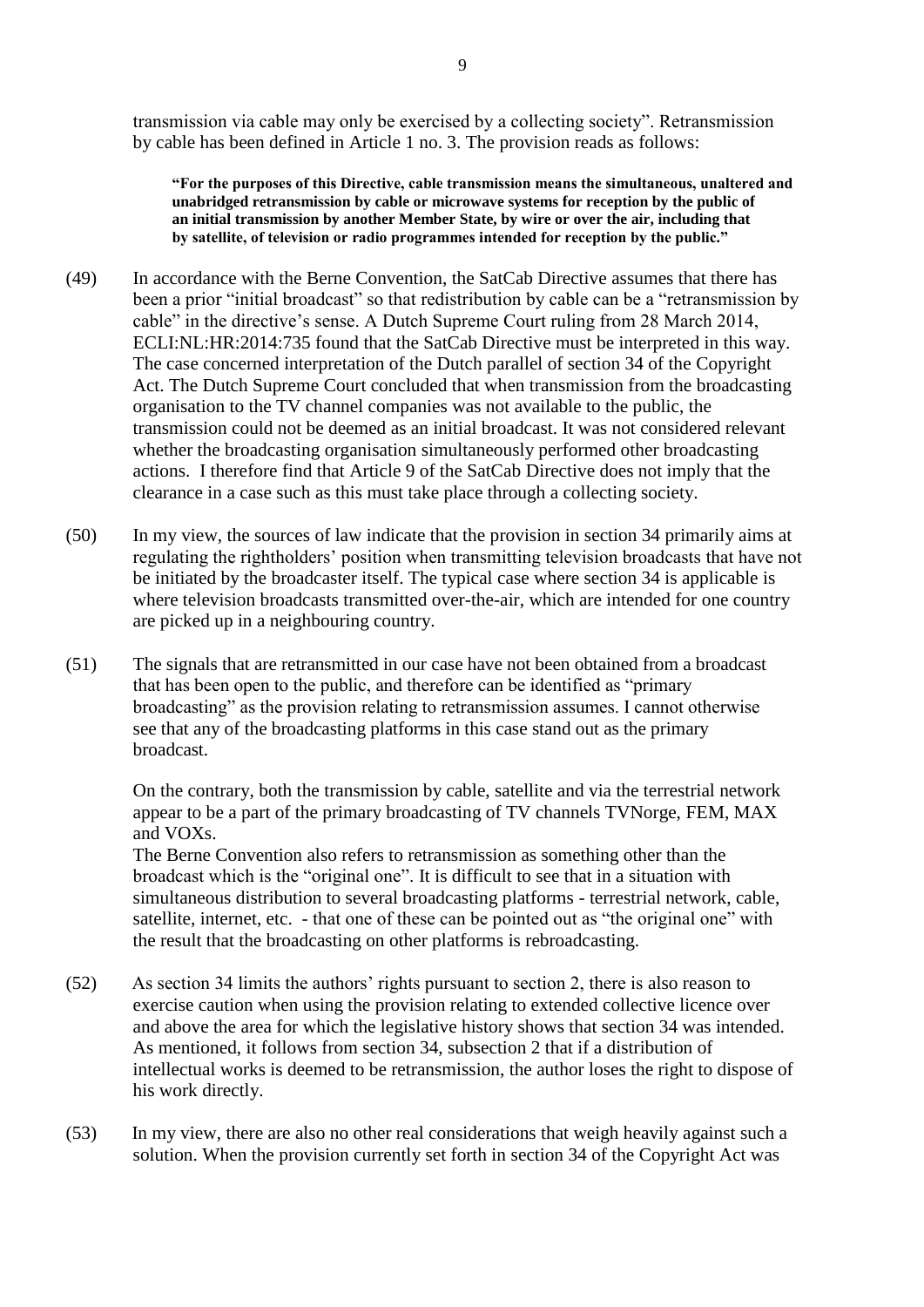introduced, several agreements were entered into between Swedish collecting societies and Norwegian cable operators, cf. NOU 1984: 25 page 24 and 38. However, the law committee assumed that the cable companies would not be able to obtain consent from all authors, and that the broadcasting organisations in other countries would not generally want to clear rights for cable transmission in Norway, and therefore that it would be necessary to have a legal provision that "Norwegian cable operators and network owners [shall] obtain assurance that when retransmitting they do not incur liability for infringement of the exclusive rights provisions", see NOU 1984: 25 page 38.

- (54) The commercial development has meant that the prerequisites used in 1984, do not prove correct for the commercial TV channels. Unlike the key issue in the NOU, that the viewers in neighbouring countries watch TV channels that were not intended, and therefore not cleared for viewers in this neighbouring country, TV channels TVNorge, FEM, MAX and VOX are originally intended for Norway. The viewers in Norway are the target group for the channels. That the channels are produced for the Norwegian market makes it likely that the broadcasting organisation - SBS - is responsible for clearance of the copyright on behalf of those who are responsible for the distribution that the broadcaster initiates. However, there is no doubt that insofar as Get AS distributes TV channels containing protected works, this requires that Get AS ensures that their use is cleared. In the agreements between SBS and Get AS, it is assumed that SBS shall clear all the copyrights for the transmission by cable. Get AS has an independent responsibility and will be liable to the authors if SBS does not fulfil this obligation.
- (55) In my view, the appeal must therefore be dismissed.
- (56) Get AS has claimed 1,026,565 Norwegian kroner in costs. The costs appear necessary and are awarded in accordance with the general rule in section 20-2, subsection 1 of the Dispute Act.
- (57) I vote for this

## JUDGMENT:

- 1. The appeal is dismissed.
- 2. Norwaco is ordered to pay to Get AS 1,026,565 one million and twenty-six thousand five hundred and sixty-five Norwegian kroner - in costs for the Supreme Court within 2-two-weeks of services of this judgment.
- (58) Justice **Arntzen:** I have concluded that Get AS' (hereafter Get) cable transmission of the broadcasts is retransmission in accordance with section 34, subsection 1 of the Copyright Act and consequently that the appeal succeeds.
- (59) For the sake of context, I will discuss some factual and legal points of departure before discussing the relevant question of interpretation.
- (60) The parties agree that SBS broadcasts TV channels TVNorge, FEM, MAX and VOX via satellite. The Supreme Court has not been informed of the contractual basis and the more detailed circumstances regarding the broadcast. The satellite broadcasting has been cleared with the rightholders in separate agreements.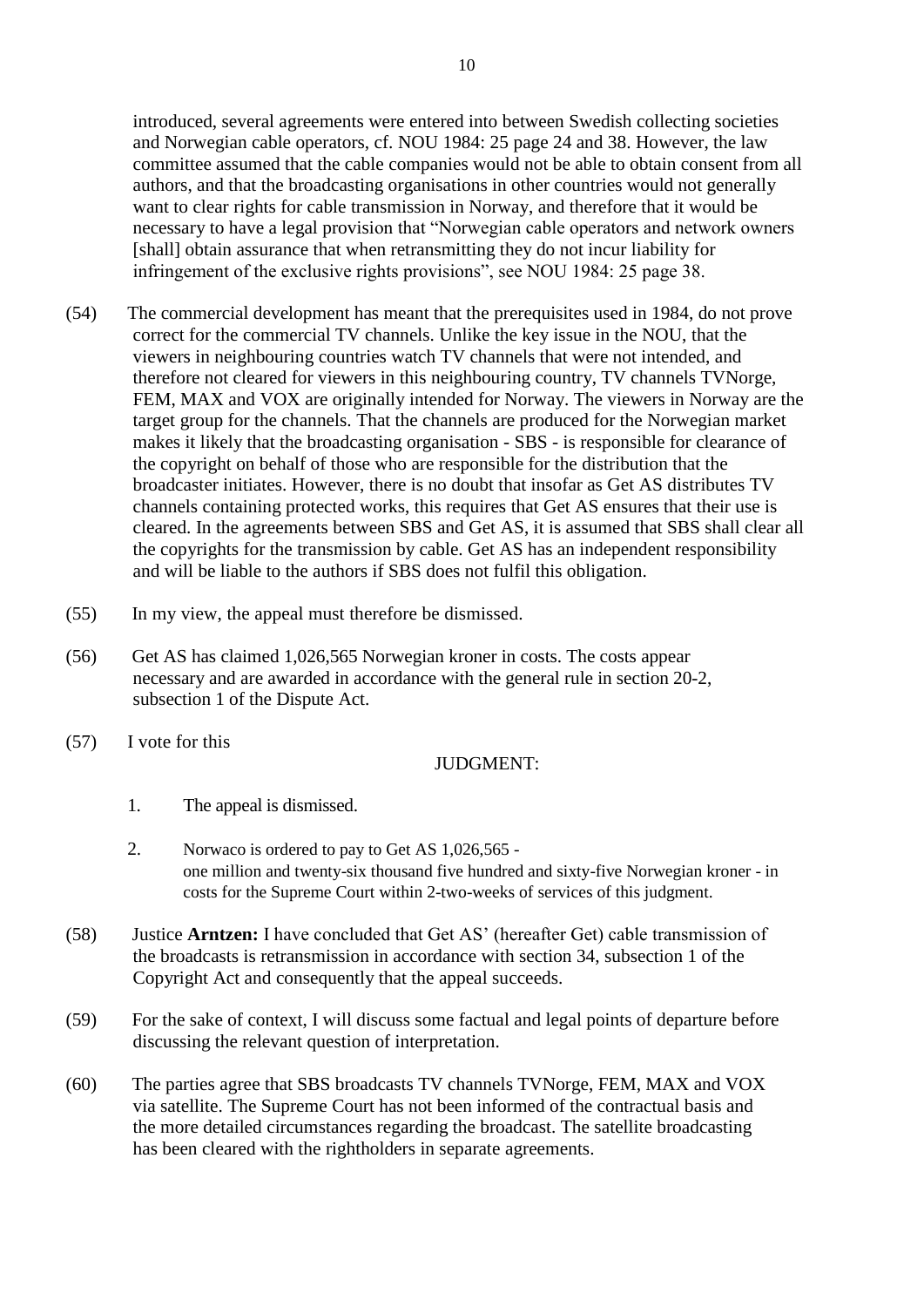- (61) The current copyright clearance between SBS (then TVNorge AS) and TONO follows from the agreement entered into on 14 March 2008, which continues the agreement of 19 October 2006. When these two agreements were entered into, Get obtained the signals for the relevant channels from the satellite broadcast, and cleared the rights to retransmission through Norwaco in accordance with section 34, subsection 1 and 2. I find it difficult then to see that SBS's copyright clearance includes Get's cable distribution, which in this case would have been cleared twice. It has not been argued that SBS has entered into subsequent clearance agreement regarding Get's cable distribution.
- (62) In the summer of 2009, Get stopped clearing the copyrights with Norwaco with reference to the agreement with TVNorge AS regarding transmission of the programme-carrying signals directly from the broadcasting organisation. The purpose is described as follows in clause 1 of the agreement.

**"In this Agreement the Parties wish to establish a short term agreement for continuing of the existing distribution of GET`s linear analogue and digital distribution of the standard definition (SD) signal in the networks that are operated by Get".**

- (63) The purpose was therefore to continue Get's existing cable distribution. The agreement has subsequently been continued in various distribution agreements.
- (64) As the first voting justice also concluded, Get's cable distribution of the relevant TV channels is public communication that requires clearance in accordance with section 2, subsection 3, litra c) of the Copyright Act, cf. subsection 4. There are no exhaustion rules connected to this right of communication, which means that every public act of communication must be cleared. I refer to Rognstad, "Opphavsrett", 2009, page 186 regarding this.
- (65) To the extent that the rights to the cable distribution have not already been cleared by SBS, Get is obliged to clear these. Get is a commercial company that sells various channel packages to its subscribers. The parties agree that Get's communication is not confined to providing SBS with technical broadcasting assistance. The agreements SBS and Get may have entered into about which company shall be responsible for copyright clearance is thus not decisive in the relationship between Get and the rightholders.
- (66) In my view, Get is obliged to clear the rights with Norwaco in accordance with section 34, subsection 1 of the Copyright Act relating to retransmission. It has not been argued that Get performs the original cable distribution - so-called cable-born transmission which in accordance with section 34, subsection 3 shall be cleared by the cable distributor in accordance with section 2 of the Copyright Act.
- (67) When interpreting the term "retransmission", I consider that the rights are related to the intellectual work, which in this context would be the copyrighted content. This is reflected in the fundamental provision in section 2 of the Copyright Act, which gives the rightholders exclusive right to dispose of the "intellectual work". The same follows from the wording in section 34, subsection1 that retransmission must concern "works that are lawfully included in a broadcast", cf. subsection 3 of the provision. In other words, the copyright is technology neutral and the provisions in the Copyright Act must be interpreted against this background.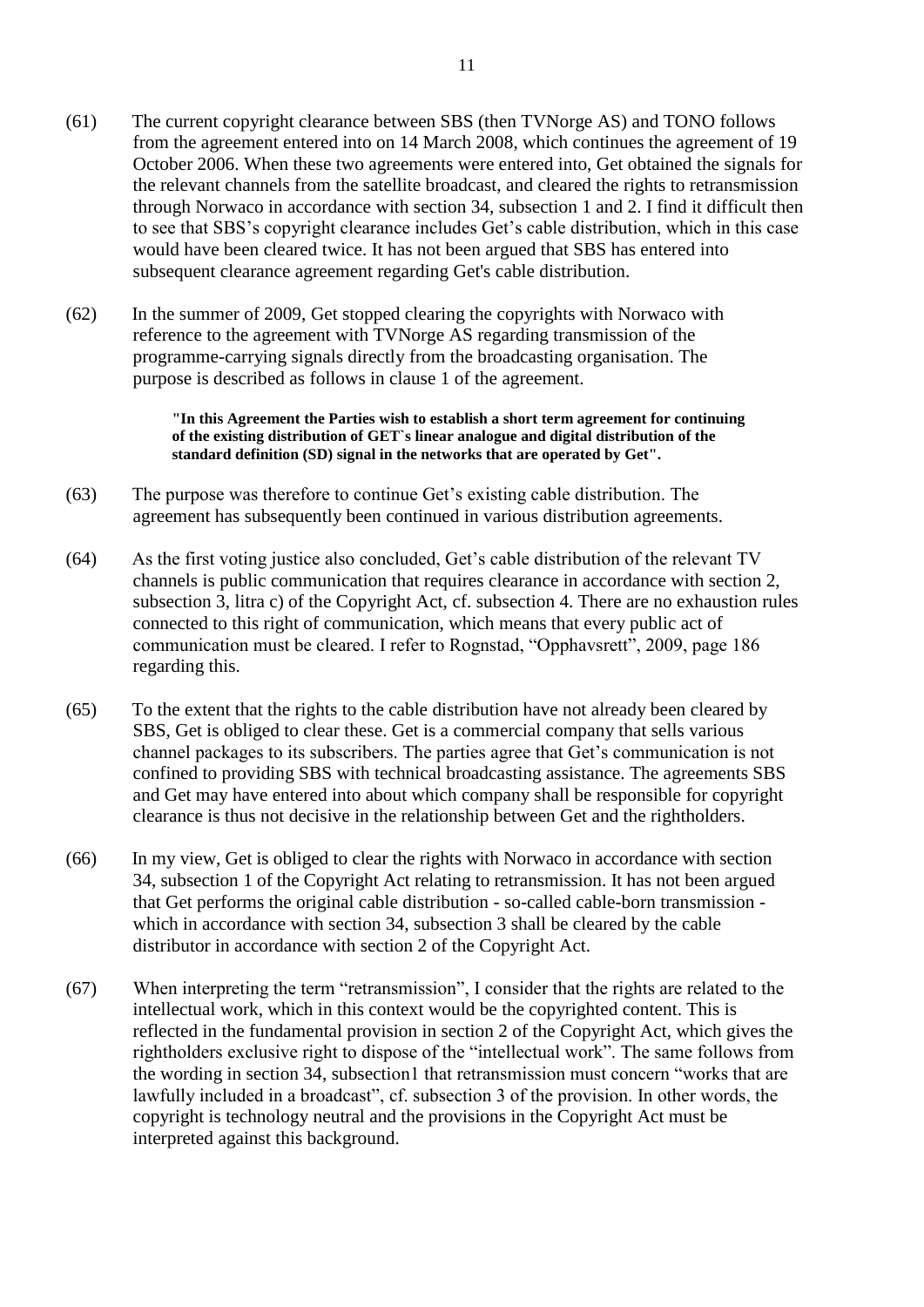- (68) Section 34 of the Copyright Act imposes no requirement that the physical signals which form the basis of the retransmitted broadcast, must originate directly from the broadcast, in our case from the satellite. As long as Get communicates TV channels transmitted in programme-carrying signals from SBS, linguistically speaking this concerns retransmission. I do not agree with the first voting justice that the requirement of "simultaneous and unaltered retransmission" indicates that it must concern the signals from the broadcast itself. On the contrary, the technical signals would have to be changed - i.e.be transformed or converted - before they are retransmitted from one transmission medium to another, such as from satellite to cable. Furthermore, the simultaneity requirement will be equally as well taken care of when the signals are transmitted directly from the broadcasting company. In my view, the decisive factor nevertheless is that from the point of view of *content* the broadcasts are the same, which would also be the case where the cable distributor receives the programme-carrying signals directly from the broadcasting company.
- (69) I cannot see that such an interpretation is contrary to the legislative history of the Act. I perceive the discussion in the legislative history of retransmitted signals from over-theair or satellite broadcast transmissions as being a description of the situation based on the technological "main rule" at that time rather than as a discussion of legal criteria. That the term "retransmission" is not confined to communication of the broadcast signals is evident in several places in the legislative history, as the first voting justice mentioned. I would like to remind of the special legislative history in Proposition to the Norwegian Odelting no. 80 (1984–1985), where on page 26, the following is stated following the discussion of retransmitted signals from broadcast over-the-air transmissions:

**In addition, the provision will include retransmission of lawfully transmitted broadcast signals that are transmitted via a communications satellite also in cases where the signals cannot be received directly in Norway.!**

- (70) What is discussed here is programme-carrying signals from closed transmissions i.e. from transmission that are not available to the public. When interpreting the concept of retransmission, I see no real reason to discriminate between transmission of signals via closed communications satellites and transmissions via other closed transmission media. In this context, there is also reason to maintain that the copyright is technology neutral.
- (71) Retransmission based on signals received through closed transmission "fixed satellite services - is also discussed in the Nordic group's report that formed the basis for the Copyright Act, cf. NOU 1984: 25 page 87.

**Such a situation may exist if one of the Nordic radio companies wants their programmes to be received and retransmitted simultaneously with the broadcast in the home country via a fixed satellite service in another country. In the opinion of the group, transmission and retransmission in the receiving country should also relate to a broadcast. Consequently, Article 11bis of the Berne Convention should be applicable in the receiver country."**

(72) The prerequisite that there will be a retransmission from signals received through such a closed transmission, is that a broadcast of the same material takes place *simultaneously*.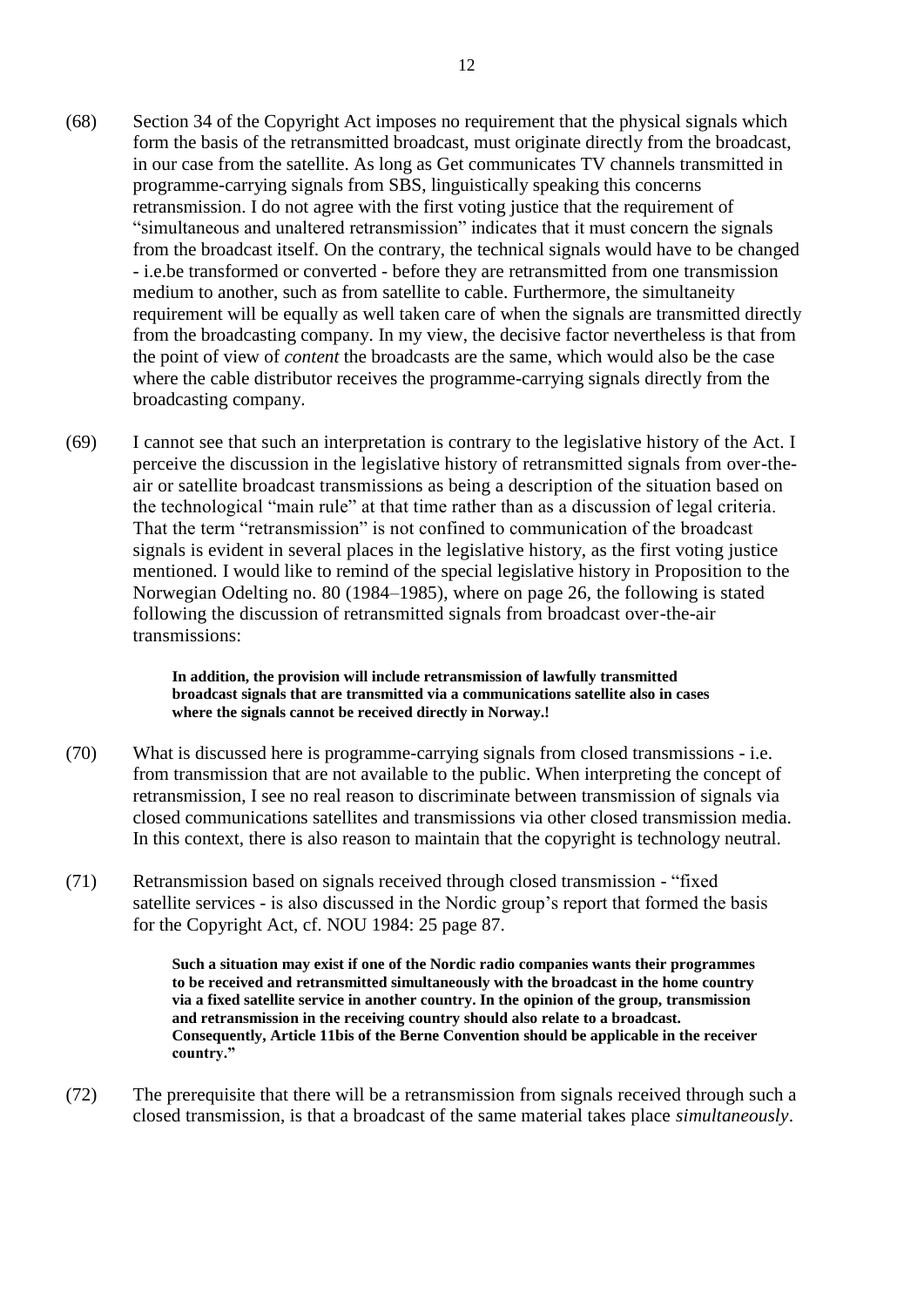- (73) The first voting justice points out that the statements in the preparatory works only describe retransmissions in neighbouring countries. For my part, I attach importance to the fact that section 34 is formulated in general terms and therefore the provision must be interpreted regardless of where the retransmission takes place.
- (74) Retransmission via fixed satellite services has also been discussed in the NOU on page 37, where the following is stated:

**"However, the transmission of the signals to a converter or to a cable network, such as long-distance transmission over a radio link is not a broadcast to the public and consequently falls outside the area of exclusive right . At the end point for longdistance transmission there will be a broadcast (to the public) via a converter or by wire. This retransmission must be considered as described above."**

- (75) It is the retransmissions which require clearance that are described "above".
- (76) The legislative history suggests that the cable broadcast from Get to the public is a retransmission, even though the transmission of the programme-carrying signals from SBS to Get are not available to the public.
- (77) The question is then whether an interpretation of the retransmission concept is in accordance with the international agreements to which Norway is bound.
- (78) I agree with the Nordic working group as I previously cited, in that is it not contrary to Article 11bis of the Berne Convention to regard cable transmission of signals received in a fixed satellite service as a retransmission. Section 1 (ii) to the provision defines retransmission as "rebroadcasting of the broadcast of the work, when this communication is made by an organization other than the original one". The term "rebroadcasting" shows that there shall be a repeated or new (simultaneous) broadcast. The condition is that this broadcast is made by another company than the original broadcasting company. From where the technical signals originate has not been discussed. It is the rebroadcasting of the content - the work - that is relevant.
- (79) The SatCab Directive Article 1 no. 3 the cross-border retransmission in the Danish version referred to as "rebroadcasting" - is defined as follows:

**"For the purpose of this Directive, 'cable retransmission,' means the simultaneous, unaltered and unabridged retransmission ... of an initial transmission from another Member State, ... , of television or radio programmes intended for reception by the public."**

- (80) Here too the term "retransmission" indicates that this concerns a repeated or new (simultaneous) broadcast. It is not the signal transmission to the cable distributor that will be "intended for reception by the public", but the programmes that are included in "an initial transmission". This is even clearer in the French version of the Directive, where the use of the plural "destinées" necessarily refers to the programmes.
- (81) I also conclude that signals for cross-border retransmission were also communicated through fixed-satellite services when the Directive was adopted in 1993, cf. 1984 the preparatory works discussion of communications satellites or fixed-satellite services,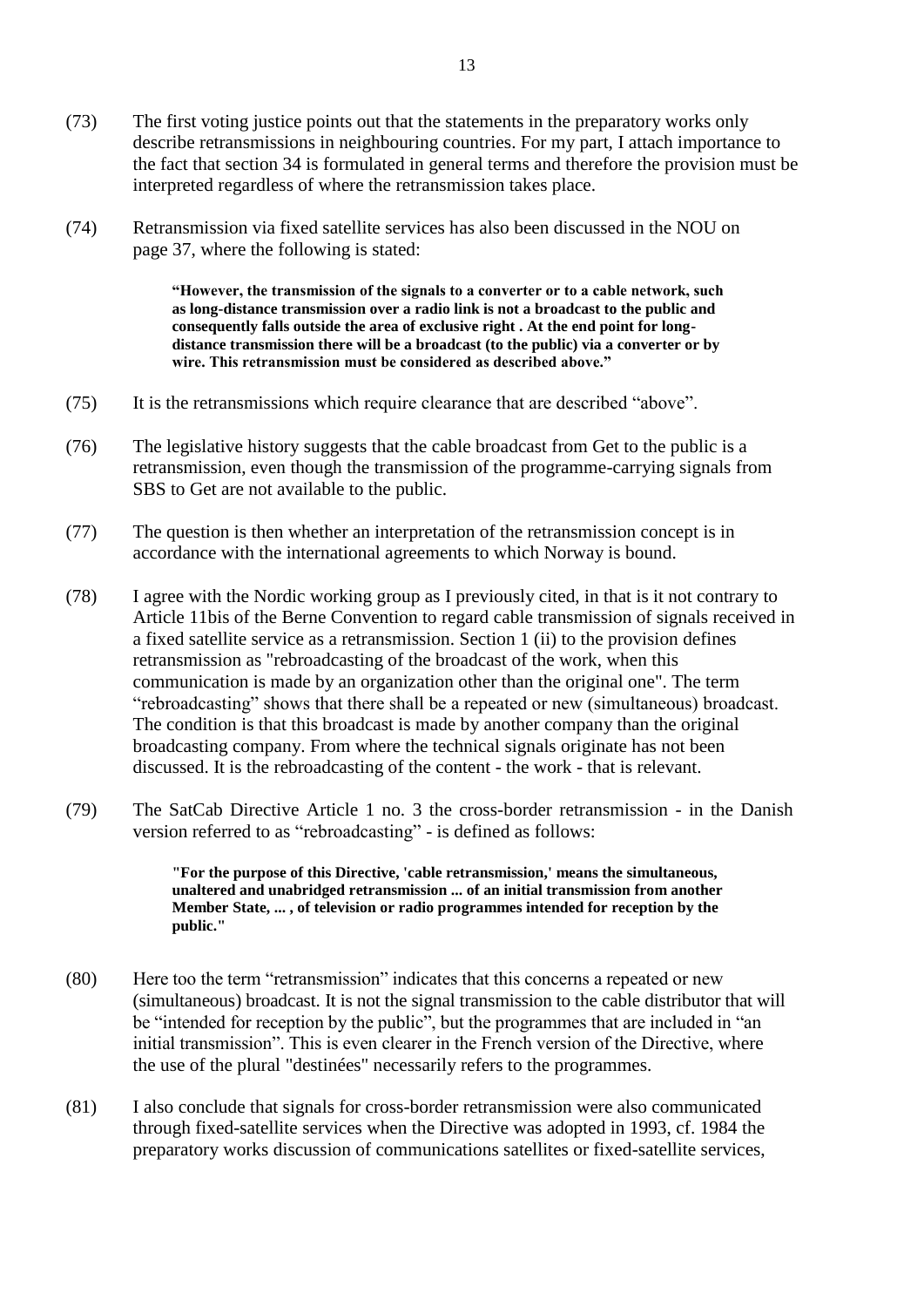which I have previously cited. It is difficult to suppose that the Directive intended to establish another clearance procedure for such performances without discussing this further.

(82) Article 9 of the Directive contains a provision corresponding to section 34, subsection 2 of the Copyright Act that exercise of the right to such "cable transmission" shall be cleared through clearing societies, such as Norwaco. The reason for the existence of a principle for compulsory collective administration of rights is that it would involve considerable practical problems if a cable company was to obtain authorisation from each rightholder before a broadcast transmission can be retransmitted "simultaneously and unaltered". The broadcasting organisations on the other hand will more easily be able to clear rights. This is the reason why the Directive's Article 10 and section 36, subsection 1, third sentence of the Copyright Act excludes the broadcasting companies' own broadcasts from compulsory collective administration of rights. I refer to Rognstad, "Opphavsrett", 2009, pages 281-282 regarding this, where the following is also stated regarding retransmission of broadcast transmissions:

> **"However, the prerequisite must reasonably be that there is a primary broadcast to retransmit. Distribution of the primary broadcast cannot be regarded as retransmission and fall under section 34. An obvious example is distribution of NRK and TV 2 in the digital terrestrial network, which replaces - and is not in addition to - the analogue broadcasts over-the-air. Fundamentally, the question is whether the rights to broadcast have been cleared back down the line - or not, the must be cleared for retransmission."**

- (83) The prerequisite for the existence of a retransmission is that the "primary broadcast" is wireless, cf. section 34, subsection 3. As stated in the quote, the key question is whether the rights have been cleared. The "primary broadcast" will then be the wireless and cleared broadcast transmission. I cannot see that it is relevant to the definition of the term "retransmission" whether there are cleared "primary broadcasts" via various platforms. As this case stands, it is not necessary for me to discuss the situations where the rights in the wireless broadcast have not been adequately cleared.
- (84) In Danish law there is also no requirement that technically speaking the signals which are retransmitted are signals from the primary broadcast transmission. This has been discussed in NIR, booklet 6 for 2009, page 556, with the following quote from the preparatory works for the retransmission provision in section 35 of the Danish Copyright Act of 1996:

**"Moreover, it is immaterial in what way the signal which is used for retransmission, is received. In most cases, the signal is received wirelessly, but also retransmission of broadcasts on the radio or television, which take place through a closed long-distance communication, such as via long-distance cable or radio link, will come under the extended collective licence, assuming that such broadcasts are transmitted simultaneously wirelessly to the public here in Denmark or elsewhere",**

(85) As I have already discussed, the background for the arrangement of an extended collective licence - collective clearance - was to simplify the clearance system for simultaneous and unaltered retransmissions, cf. for example, the discussion in NOU 1984: 25 page 38. If the copyright has not already been cleared by the broadcasting company, this consideration manifests itself with the same strength whether the signals originate from a satellite or from the broadcasting company. Although extended